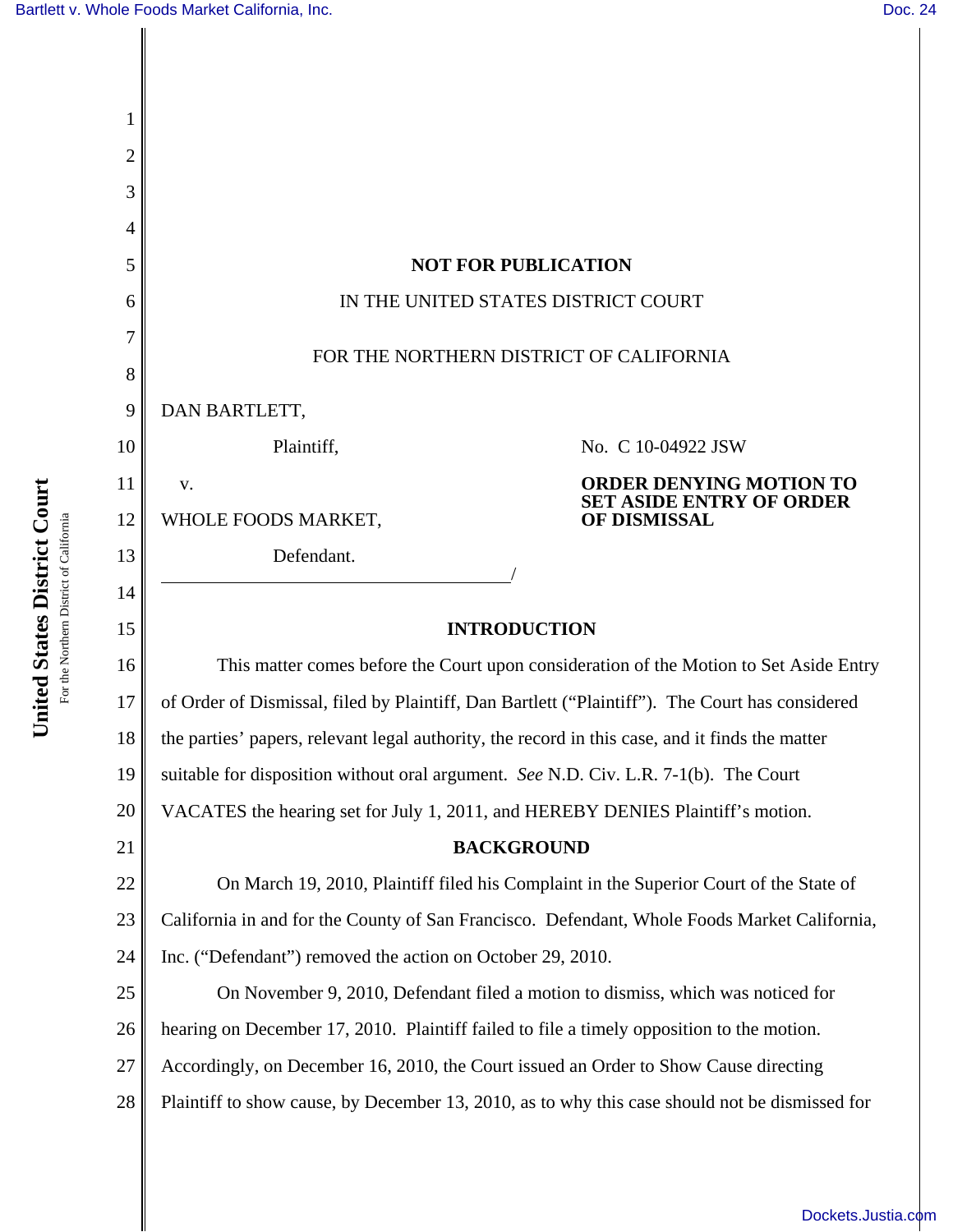7

17

1 2 3 4 5 failure to prosecute. In that Order, the Court advised Plaintiff that failure to file a timely response to the Order to Show Cause would result in dismissal without prejudice without further notice. Plaintiff failed to file a timely response to the Order to Show Cause. Accordingly, on December 14, 2010, the Court dismissed the action without prejudice ("Order of Dismissal").

6 8 9 10 11 12 13 14 15 16 Plaintiff now moves to set aside the Order of Dismissal on the basis that he, through his counsel, was never served with a copy of Defendant's motion to dismiss or any of the subsequent orders issued by this Court, including the Order of Dismissal. Specifically, Plaintiff's counsel attests that "[t]o the best of [his] knowledge, in December 2010, the Court had my incorrect email address on file. This incorrect email address is not in use. ... To the best of my knowledge, any email sent to this incorrect email address bounces back as 'undeliverable.' Approximately two years ago, well prior to December 2010, I attempted to update my email address, but the Court did not register[] the update." (Declaration of Andrew Dimitriou ("Dimitriou Decl."), ¶ 6.) According to the docket, the email address to which the Notice of Removal, Motion to Dismiss, the Order to Show Cause and the Order of Dismissal were sent is "andrew@dimitriou.biz."

## **ANALYSIS**

18 19 20 21 22 23 24 25 26 27 Plaintiff moves for relief under Federal Rule of Civil Procedure 60(b). Under Rule 60(b)(1), a court may "relieve a party or a party's legal representative from a final judgment, order or proceeding" ... based on "mistake, inadvertence, surprise, or excusable neglect." Fed. R. Civ. P. 60(b)(1); *see also Engleson v. Burlington Northern Railroad Co.*, 972 F.2d 1038, 1043 (9th Cir. 1992) ("To qualify for relief under Rule 60(b)(1), the movant must demonstrate mistake, inadvertence, surprise, or excusable neglect.") (quotations and citation omitted). The Ninth Circuit has made clear that "[n]either ignorance nor carelessness on the part of the litigant or his attorney provide grounds for relief under Rule 60(b)(1)." *Id*. A motion under Rule 60(b)(1) must be made within a "reasonable time" and no later than a year after the entry of the order. Fed. R. Civ. P. 60(c)(1).

28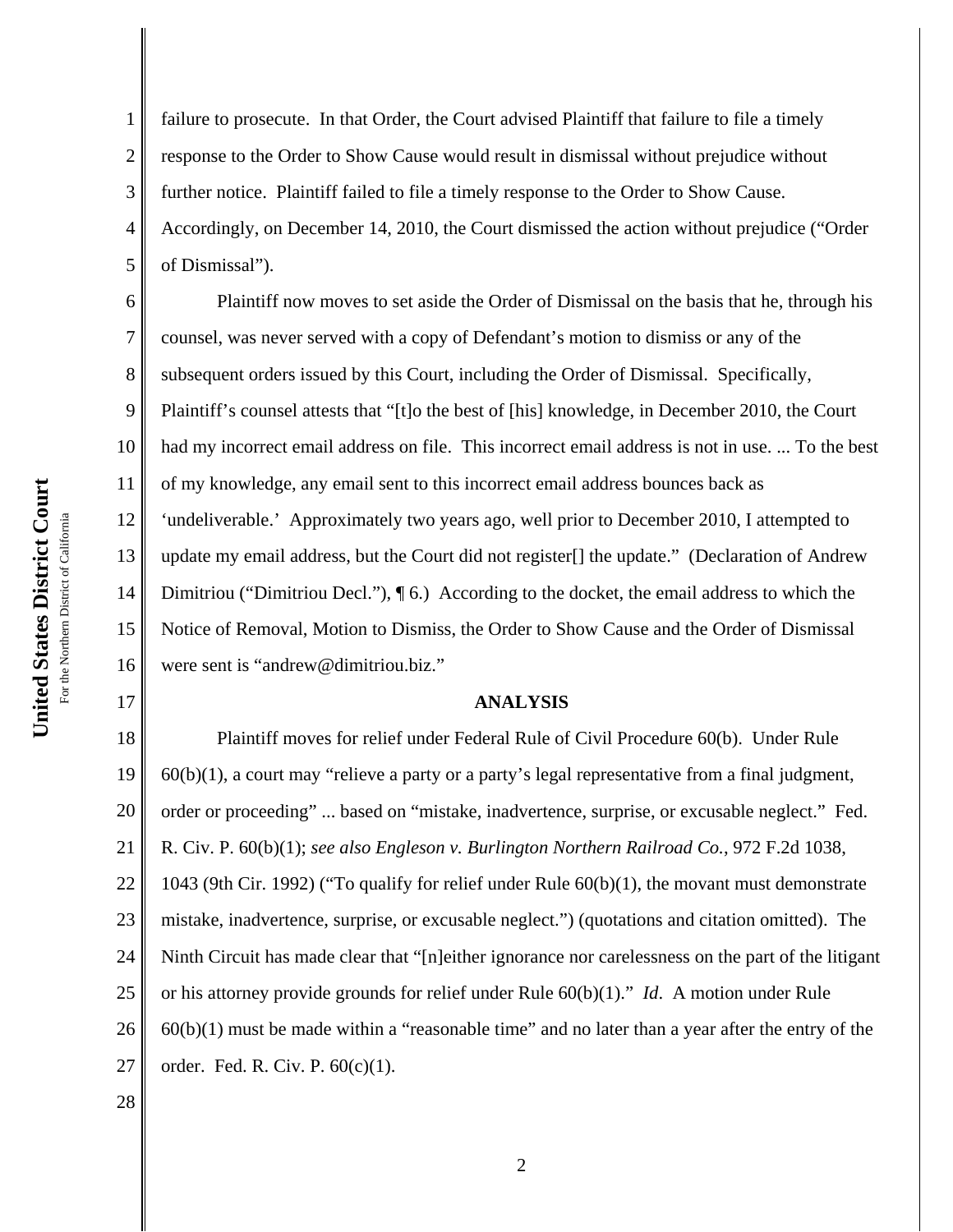1 2 3 4 5 6 7 8 9 10 11 Federal Rule of Civil Procedure 60(b) grants district courts discretion to relieve a party from a judgment or order for reason of "mistake, inadvertence, surprise, or excusable neglect," provided that the party moves for such relief not more than one year after judgment was entered. The rule "guides the balance between the overriding goal of deciding cases correctly, on the basis of their legal and factual merits, with the interest of both litigants and the courts in the finality of judgments." *TCI Group Life Ins. Plan v. Knoebber*, 244 F.3d 691, 695 (9th Cir. 2001) (citing *Pena v. Seguros La Comercial*, 770 F.2d 811, 814 (9th Cir. 1985)). This rule fashions the balance by limiting the reasons upon which relief from judgment may be granted and by setting the time by which a party may seek relief, while also providing district courts "with discretion within those limits to undo the finality of judgments in order to reach the merits of questions that have been decided wrongly or not at all." *Id.*

12 13 14 15 16 17 With respect to Plaintiff's primary factual argument in support of his motion, the Court has verified that the email notification of the filing of the Notice of Removal, Defendant's motions, the Order to Show Cause, and the Order of Dismissal bounced back and, thus, were not delivered to the email address listed for counsel at that time. However, General Order 45.IX.A provides that "the parties are strongly encouraged to check the docket in their case on the electronic filing system at regular intervals."

18 19 20 21 22 23 24 25 Plaintiff's counsel does not contend that he believed that the case remained pending in Superior Court. In addition, Plaintiff's counsel offers no explanation as to why he did not check the Court's docket to review the progress of the case until approximately six months after the case had been removed to this Court.<sup>1</sup> Plaintiff has not put forth any admissible evidence that shows he has been diligent about prosecuting this case. The Court recognizes the strong preference for resolving cases on the merits. It also recognizes that Defendant has not demonstrated that it would be prejudiced if the Court granted Plaintiff's motion. However, based upon the record before it, the Court cannot say that Plaintiff or his counsel has

26

27 28 The Court disregards Plaintiff's unsupported assertions that he has propounded discovery on Defendant and that he discovered the Order when "new" counsel was familiarizing herself with the case. Plaintiff has not identified the "new" counsel and it appears that the same counsel listed as counsel of record on the Complaint are listed as counsel of record on the motion papers.